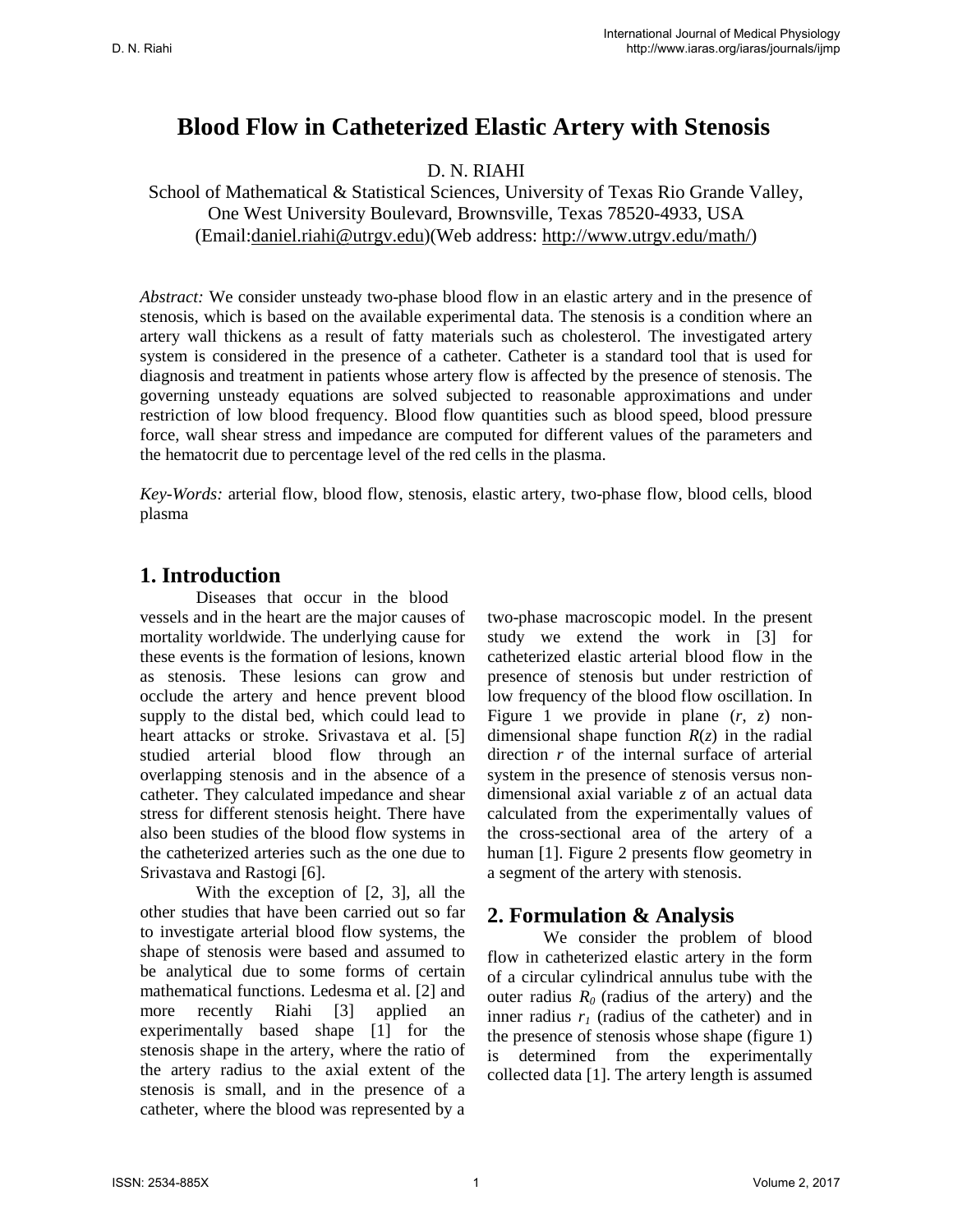to be sufficiently large in comparison to its radius so that the end effects can be neglected.

The two-phase flow system in a catheterized artery is based on the original governing equations for the mass conservation and momentum [7] for both fluid plasma and the suspended particles (red cells) as their unsteady axisymmetric form in cylindrical coordinate system with axial direction along the co-axial direction of the catheterized artery are given by [6]

$$
(1-C)\rho_f(\partial u_f/\partial t + u_f\partial u_f/\partial z + v_f\partial u_f/\partial r) = (1-C)\partial P/\partial z
$$

$$
+(1-C)\mu_s\nabla^2 u_f + CS'(u_p - u_f),\tag{1a}
$$

$$
(1\hbox{-} C)\rho_f(\partial v_f\partial t\hbox{-} u_f\partial v_f\partial z\hbox{-} v_f\partial v_f\partial r)\hbox{=}{-}(1\hbox{-} C)\partial P/\partial r\hbox{-}
$$

$$
(1-C)\mu_{s}(\nabla^{2}-1/r^{2})\nu_{f}+CS'(\nu_{p}-\nu_{f}), \quad (1b)
$$

 $(1/r)\partial/\partial r[r(1-C)v_f]+(\partial/\partial z)[(1-C)u_f]=0,$  (1c)

$$
C\rho_p[\partial u_p/\partial t + u_p\partial u_p/\partial z + v_p\partial u_p/\partial r] = -C\partial P/\partial z + CS'
$$

 $(u_f - u_p)$ , (1d)

$$
C\rho_p[\partial v_p/\partial t + u_p \partial v_p/\partial z + v_p \partial v_p/\partial r] = -C\partial P/\partial r + CS'
$$

$$
v_f - v_p), \tag{1e}
$$

$$
(1/r)(\partial/\partial r)(Cr\,v_p)+(\partial/\partial z)(Cu_p)=0.
$$
 (1f)

Here  $\nabla^2 \equiv [(1/r)(\partial/\partial r)(r\partial/\partial r) + \partial^2/\partial z^2]$  is the Laplacian operator. Here  $r (r_1 \le r \le R_0)$  and *z* are the cylindrical coordinates with axial variable *z* along the tube axis and radial variable *r* along the direction perpendicular to the tube axis, subscripts " f " and "p" refer to fluid (plasma) and particle (erythrocyte) quantities, respectively, *u* and *v* are the axial and radial velocity components, respectively, ρ is density, *P* is pressure, *C* is the volume fraction density of the particles, refers here as the hematocrit percentage in the blood, and the expressions for the viscosity of suspension  $\mu$ and the drag coefficient of interaction *S* ′ have been chosen to be [4]

µs=µ0/(1-*mC*),*m*=0.*07exp*[2.49*C*+(1107/*T*)

$$
exp(-1.69C)
$$
], (1g)  
\n $S'=4.5(\mu_0/a_0^2)\{[4+3(8C-3C^2)^{0.5}+3C]/(2-3C)^2,$  (1h)

where  $\mu_0$  is the plasma viscosity,  $a_0$  is the radius of a red cell and *T* is absolute temperature measured in Kelvin.

We consider a catheter in the form of a tube with small radius but along the axis of artery is placed in the artery. The inside boundary of the artery is partially structured along a distance  $L_0$  due to the presence of an atherosclerosis (Figure 2). In the figure 2, where the flow system and the geometry is shown in the cylindrical annulus, the catheterized arterial tube is given over a distance  $L=2d+L_0$  in the axial direction,  $\delta$  is the maximum height of the atherosclerosis into the lumen, which appears at particular location in the axial direction.

In the present paper, we consider low frequency of the oscillatory blood flow system. We introduce a slow time scale  $t_s = t \epsilon$ , where  $\epsilon$  <<1 is a small quantity. To the lowest order in ε, we determine the corresponding system for the blood flow, which turned out to be not affected by the displacement motion of the elastic artery. Since we present the result for this system alone in this paper, there is to need to provide here the equations for elastic artery's displacements.

We non non-dimensionalize the governing equations (1a-h) using  $U, L_0, R_0, \delta$ ,  $L_0/U$  and  $\mu_0 U L_0/\delta^2$  as scales for velocity, axial length, radial length, rate of radial change, time and pressure, respectively, where *U* is the maximum velocity for the unidirectional flow in a cylindrical annulus [7]. Next, we simplify the dimensionless forms of the governing equations (1a-h) under the reasonable conditions for mild stenosis with  $\delta/R_0 \ll 1$ , unidirectional flow assumption [7], simple oscillatory type motion in time and subjected to the assumptions that the inertial terms in the equations (1a-b, d-e) are small and *Re*  $(\delta/L_0)$  <<1. Under these conditions and assumptions [5], the pressure is only a function of *z* and *t* and (1a-h) lead to the simpler equations, which are given below using the same symbols for the variables as their dimensional ones for simplicity of notations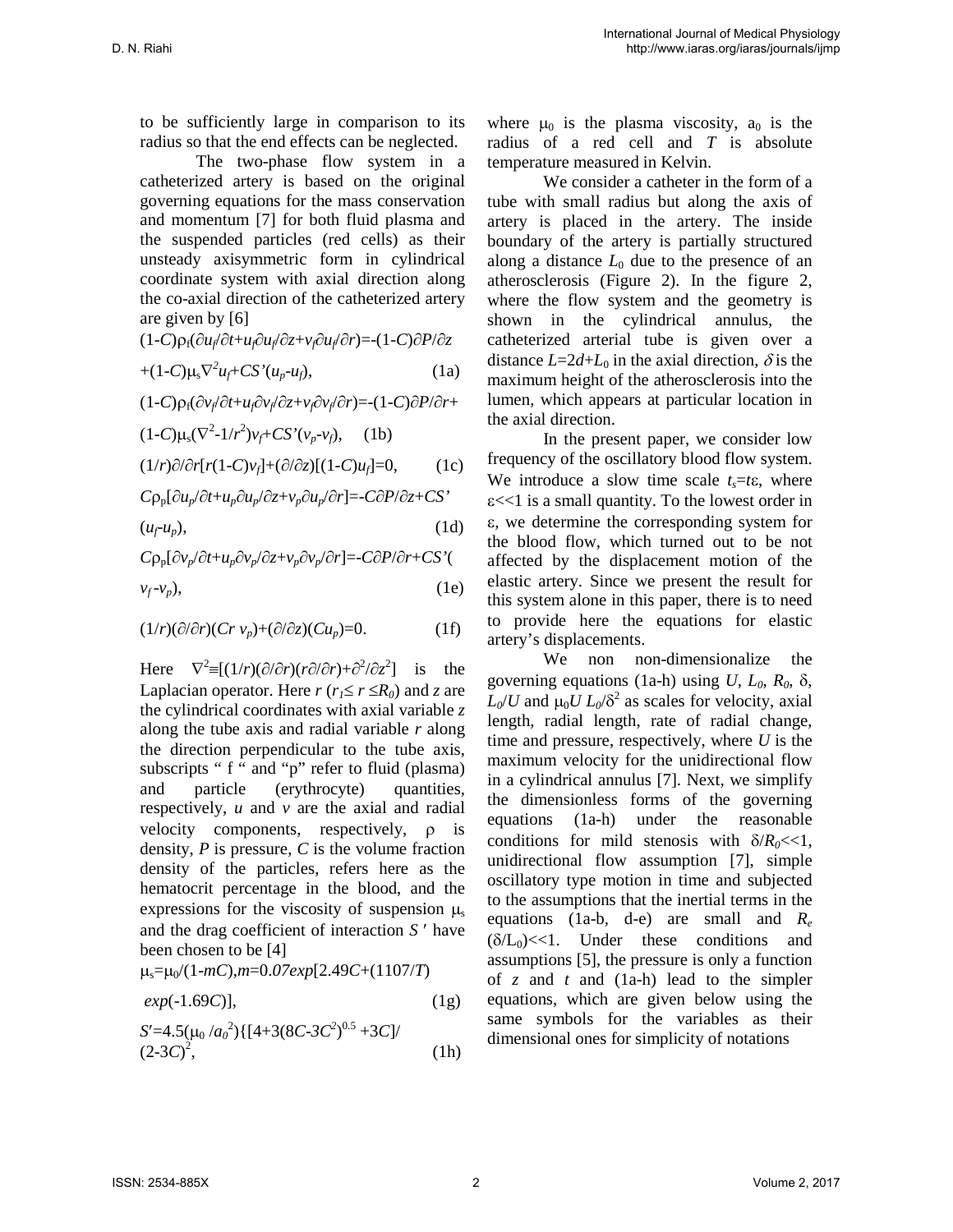$$
(1-C)\partial P/\partial z = [(1-C)/(1-mC)][(1/r)(\partial/\partial r)(r\partial u_f
$$
  
\n
$$
(\partial r)] + CS \beta^2 (u_p - u_f),
$$
\n(2a)  
\n
$$
\partial P/\partial z = SD^2 (u_f - u_p), S = 4.5[4+3(8C-3C^2)^{0.5}+3C]
$$
  
\n(2b)

where  $\beta = \delta/a_0$ . The equations (2a-b) are subjected to the following no slip boundary conditions

$$
u_f = 0
$$
 on  $r = r_1$  and  $u_f = 0$  on  $r = R(z)$ , (2c)

Using (2b) for  $(u_f -u_p)$  in (2a) and integrating twice with respect to *r* and making use of the boundary conditions given in (2c), we find

$$
u_f = (-1/4)[(1-mC)/(1-C)](\partial P/\partial z)\{(R^2-r^2) + [(R^2-r^2)l_n(r/R)]/l_n(R/r_I)\}.
$$
\n(3)

The expression for the axial velocity for the red cells is then found from (2b) in terms of the axial velocity for the plasma. Since both expressions for the axial velocity of plasma and red cells are in terms of the unknown ∂*P*/∂*z*, we obtain an expression for the pressure gradient by assuming a prescribed value of volume flow rate factor  $Q_0$ , where the volume flow rate in the annulus given by

 $Q = 2\pi \int_{r_1}^{R} r [(1-C)u_f + C u_p] dr \equiv Q_0 \sin(\omega t_s).$  (4)

Using (2b) and (3) in (4) and evaluate the integral analytically, it can then lead to the expression for the pressure gradient. Next, we determine the blood flow resistanceλ, which is referred to as impedance, by integrating the pressure gradient over the artery's axial section and dividing by the constant *Q*. We also determine the wall shear stress by evaluating the negative of the radial derivative of  $u_f$  at the artery wall. All the blood flow quantities are assumed to be proportional to  $sin(\omega t_s)$ , where ω is the frequency of the pulse oscillation. Such consideration satisfies all the results (2)- (4).

#### **3. Results and Discussion**

We carried out numerical calculations of several blood flow quantities for several different values of  $C$ ,  $t_s$  and  $z$  and for fixed values of  $Q_0 = 1$ ,  $b=0.5$ ,  $\varepsilon=0.001$  and  $\beta = \delta/0.004$ , where  $\delta = 1$ -minimum value of *R*. Our first calculated results are for *dP*/*dz* (axial rate change of the blood pressure in the catheterized artery) different values of the axial variable, catheter radius, time and the hematocrit parameter. We find that the blood pressure gradient is oscillatory in time, the magnitude of oscillation increases in the stenosis zone. The blood pressure force does not vary with respect to the axial variable at the axial locations outside the stenosis zones. However, the magnitude of the blood pressure force increases with the stenosis effect in the stenosis zone. The magnitude of the pressure force oscillations increase with the hematocrit effect. These results are physically and biomedically reasonable since higher percentage of the blood cells amount in the plasma as well as more severity of the stenosis can intensify the blood pressure force in the artery. For given value of time, our results for values of the pressure gradient versus the axial variable but for different values of the catheter radius indicate that the magnitude of blood pressure force oscillation in the artery increases with the catheter radius, which is again reasonable physically since higher catheter radius implies smaller annulus gap leading to higher value of such force. Our calculated results for impedance (flow resistance) indicate that the impedance is oscillatory in time, and the magnitude of the oscillation increases with either catheter radius or hematocrit effect.

Next, we calculated the axial velocity of the blood plasma versus time or axial variable and for several values of the hematocrit parameter, the radial variable and catheter radius. We find that the plasma velocity is oscillatory in time, the magnitude of the oscillation increases with the catheter radius, but magnitude of such oscillations decrease with increasing the hematocrit parameter. The plasma velocity does not vary with respect to *z* outside the stenosis zones, but it varies with respect to *z* in the stenosis zone and its magnitude increases with the stenosis effect. This result is reasonable since higher stenosis effect increases the strength of the pressure force leading to higher blood plasma speed. The magnitude of the plasma velocity oscillation is also higher in the presence of catheter, which is reasonable since presence of catheter decreases the annulus gap leading to